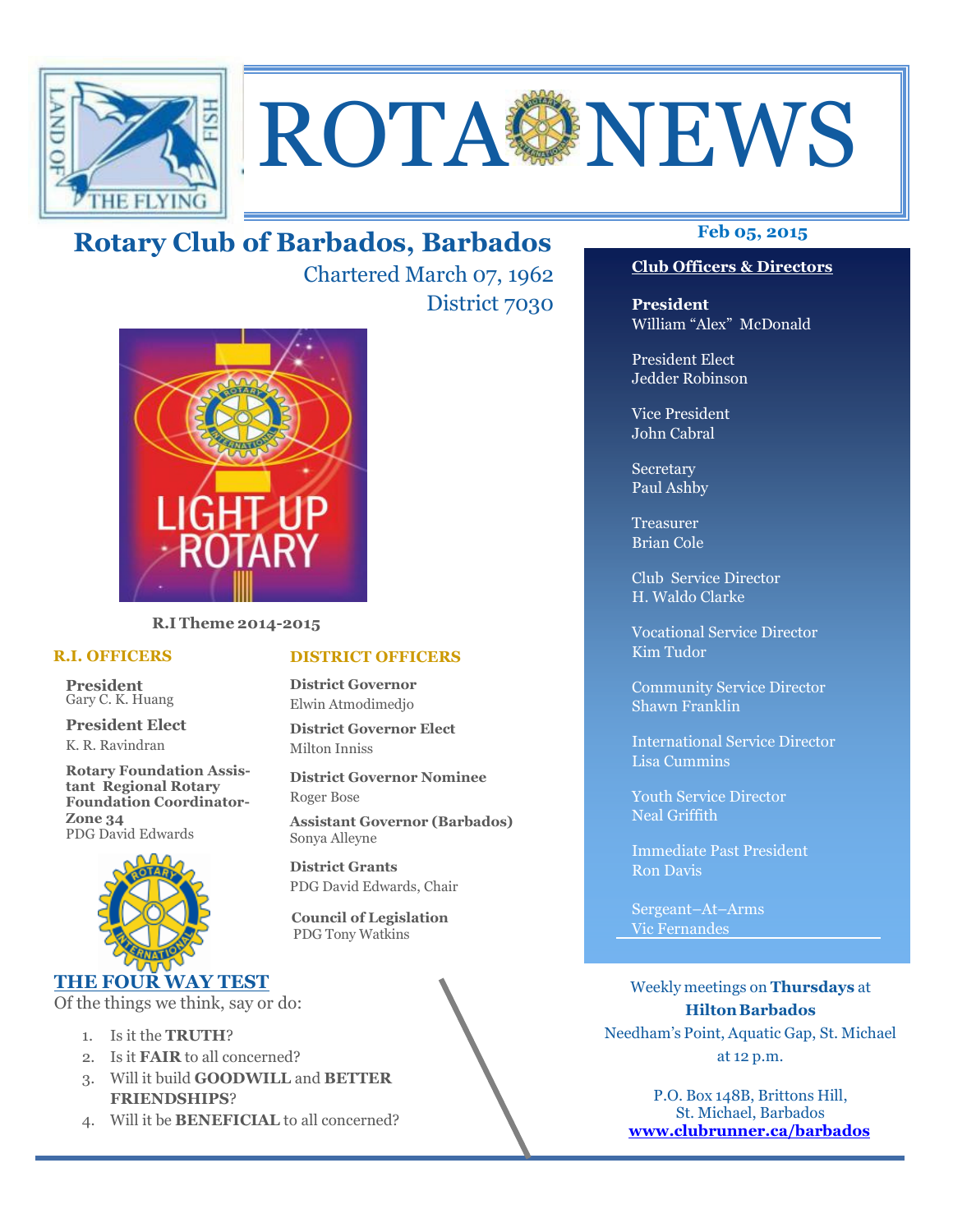#### **THE ROTARY CLUB OF BARBADOS WELCOMES ALL VISITING ROTARIANS AND GUESTS**

#### **February is World Understanding Month**

**WE WILL NOT BE HAVING A REGULAR MEET-ING TODAY AS OUR CLUB FORUM/ASSEMBLY WILL BE ON SATURDAY, FEBRUARY 07, 2015** 

**————————————————————————** 



**FROM PRESIDENT ALEX - MONDAY, FEBRUARY 02 -** *It is with sadness that I announce that former Honorary Rotarian Sir Roy Marshall passed away early this* 

*morning. Sir Roy was also related to our own Past President Richard Blanchette and Past Director Peter Williams.* 

*May He Rest In Peace* 

#### **—————————————————————————————- FOLLOWING ARE THE HIGHLIGHTS OF THE FELLOW-SHIP MEETING LAST WEEK.**

*Guest Speaker DGE Milton Inniss presented the RI plans for next year, his plans for the District and the upcoming District Conference in Suriname. He was introduced by PE Jedder Robinson* 



**DGE Milton** is a member of The Rotary Club of Barbados West and has been a Rotarian for over 25 years. He has served as Club President (2001-02) and as Club Secretary six (6) times. He is also a Sapphire Paul Harris Fellow. 

#### **PRIORITIES OF RI PRESI-DENT ELECT RAVI EX-PLAINED AT THE INTERNA-TIONAL ASSEMBLY**

Theme: "**BE A GIFT TO THE WORLD**" – DGE interpretation: It epitomized Rotary in these ways- a

gift to someone is unconditional. Giving yourself unconditionally to the world – Rotary is a gift to the world.

#### **Eradication of polio**

Strengthen Rotarians' knowledge and support of the foundation - Rotary Foundations the diving force of everything that we do. We should not feel that we are "sending money to America". Rotary's priorities are to end polio and we are on target;

Enhancing the image of Foundation's achievements.

### **Continued next page**

#### **Presentation by Guest Speaker DGE Milton - Cont'd**

DGE Milton would like to see more use of the Grant System. There is the need to leverage the grant money to do more work for Rotary. He stated that he is currently working on a global grant where for a contribution of USD1,000.00 to 2,000.00, parties can be part of a huge project.

He informed that his Special Project will focus on Dyslexia. This, to bring awareness to special needs children especially. He stated that it was important to take on social issues.

In addition he stated that he would like to focus on Rotaract across the district. He offered praise to what is currently being achieved locally but expressed the need for improvement.

The main problem he observed was that clubs were started and then there is no interaction. He encouraged the participation of Rotaractors in Rotary projects and meetings and vice versa without necessity of invitation.

He cautioned that new ways must be found to get younger people into the Clubs. Stating that they may not wish to join because of the structure and/or the cost. Rotary has responded by setting up eclubs and satellite clubs. There is no one size fit for everyone but membership can be increased in this way. Must consider what happens with attendance requirements.

New Initiatives - New Club Invoice: Rotary is encouraging members to transact business online. The new Club Invoice will come in Club Central. The President and Secretary must ensure that the names of members are correct as dues are paid on these names. No changes are allowed from Invoice. He charged Officers to go online to the website and get accustomed. The Rotary website is large but phenomenal.

**To summarize his Vision, he stated : Live your brand. Stay engaging and interested. Make sure that everyone has something to do. Stay true to your core values. If Rotary hopes to advance aim it must be evolutionary and at the same time revolutionary. Make membership donations. Let it be part of your DNA.** 

**He reminded members of the need to attend Suriname District Conference encouraging us to come out in our numbers to support the presentation of the Invitation to the Conference in Barbados. from April 20-23, 2016** 

**Quotation "Rotary must be evolutionary always and revolutionary at times." Paul Harris** 

**MEETING DETAILS - Thursday January 29 SAA - PP Vic Fernandes** 

- Attendance 52%
- **Raffle \$131.75**
- **Winner Past Secretary Jomo Hope**
- **Fines \$314.00 (Silent Auction) DE Winston**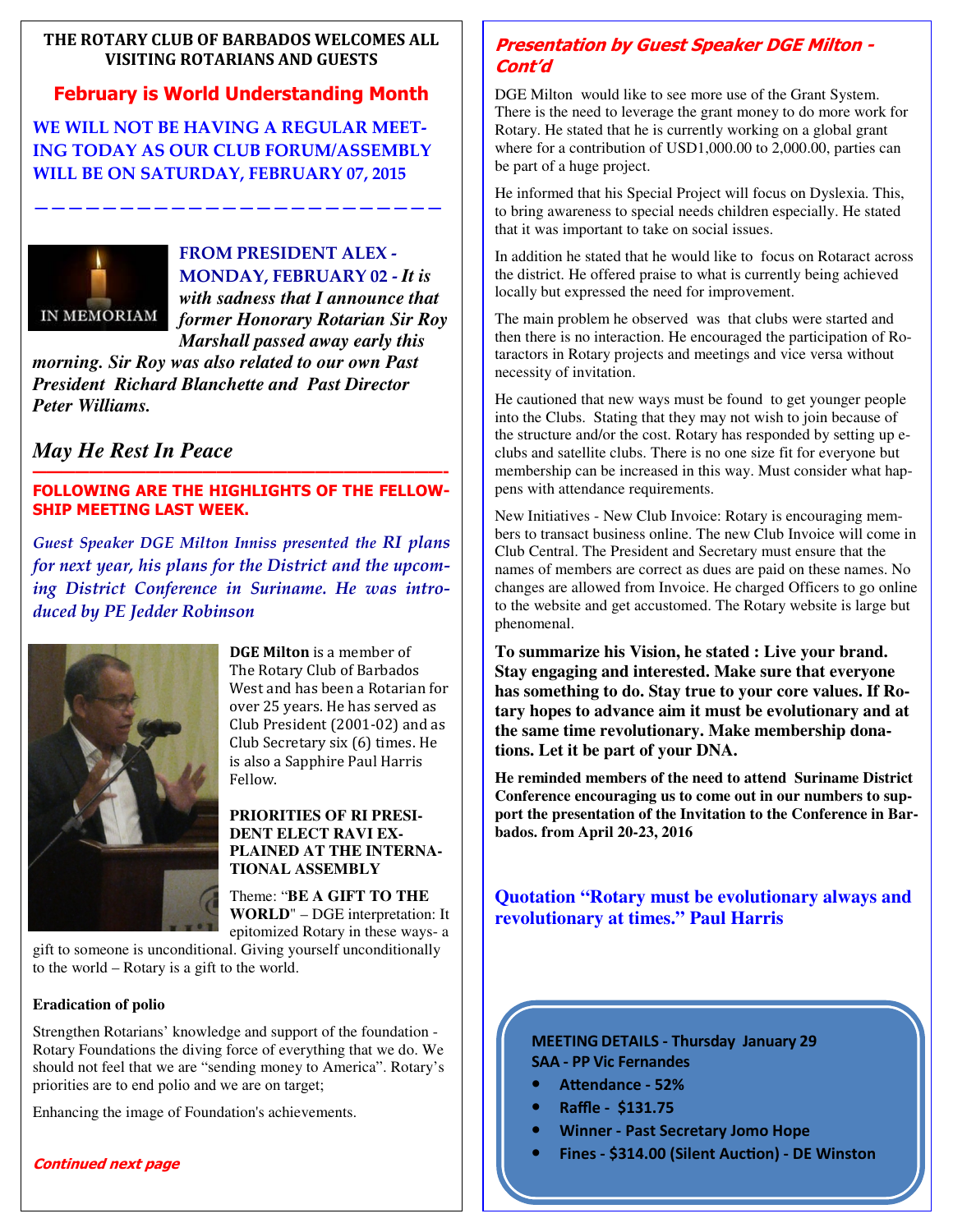**TRIBUTES DELIVERED BY SIR L. E. SANDIFORD & PRIME MINISTER STUART & EULOGY DR. MARCIA BURROWES AT THE FUNERAL SERVICE OF SIR HAR-COURT LEWIS - AS PRESENTED IN THE BARBADOS ADVOCATE & BARBADOS TODAY** 

**"A man of sterling qualities, full of integrity, high standards, compassion, candor, enthusiasm for the tasks assigned to him, and the numerous responsibilities he never shirked."** 

This was one of the telling descriptions given by Sir Lloyd Erskine Sandiford as he paid tribute to the late Sir Lawrence Vernon Harcourt Lewis during the service of thanksgiving yesterday.

The former Prime Minister spoke on the sterling contributions made by Sir Harcourt as a member of his Cabinet from 1987 to 1994, in his ability to handle a myriad of responsibilities not only in dealing with the estimates and budgetary proposals, but also in other areas including personnel administration issues, insurance business, oil and natural gas matters and industrial relations.

Highlighting several of the former visionary's numerous and wide-ranging achievements within the trade union movement, the public sector and the insurance and finance arena, Sir Lloyd stated "in all of these capacities, I appreciated his work as a colleague, friend and associate".

Speaking on Sir Harcourt's dedication to Methodism, Sir Lloyd said his late friend lived by a code that many would do to emulate in that all human beings should persevere to pursue faith, honesty, and justice.

"I honour, respect and acknowledge his lofty contributions to the people of Barbados," Sir Lloyd added.

**In paying his respects, Prime Minister Freundel Stuart told the large congregation gathered at the Bethel Methodist Church that persons would always remember the former Permanent Secretary as "a gentle, urbane, and highly companionable, friend, public servant and citizen of Barbados".** 

"The Civil Service Association, later to become the National Union of Public Workers, benefited greatly from his hindsight, his insight and his foresight.

He believed in the cause of the workers and ensured that they were equipped with a representative organisation that could give honest and adequate expression to their concerns and interests.

The Credit Union Movement too claimed much of his time, energy and love. That there is a Co-operators General Insurance Company today is traceable to the robustness of his commitment to the movement and the width and plenitude of his knowledge," he stressed.

#### **EULOGY & TRIBUTES - AS PRESENTED IN BARBADOS TO-DAY & THE BARBADOS ADVOCATE—(CONT'D)**

Stuart also attributed that much of what the Democratic Labour Party was today was due to the time that Sir Harcourt devoted to it.

"We, who benefited so richly from his patriotic effort and his selfless endeavour, should remember him with gratitude, with respect and if we have it in us, with a desire to emulate some of his finer qualities, Stuart asserted.

Later in the service, Sir Harcourt's goddaughter, Dr. Marcia Burrowes, delivered a eulogy, riddled with anecdotes from several of the former cabinet minister's friends in his younger days of being a 'Bethel Boy' to becoming known as 'The man who got things done'.

**Goddaughter Dr. Marcia Burrowes,** who delivered the eulogy, recalled a private family moment that occurred prior to Sir Harcourt's death at the Bay View Hospital on Beckles Road at the age of 84.

Dr. Burrowes said that the night before his passing, his wife Claudette Lady Lewis was by his bedside.

She said that while they held hands, Sir Harcourt repeatedly squeezed his spouse's hand for about an hour, prompting Claudette Lady Lewis to ask him why he was squeezing her hands so tightly.



The goddaughter did not reveal what the response was, but told the hushed congregation that they left at about 8 p.m. the Monday and the following day at 6 a.m., he had passed away.

The eulogist remembered Sir Harcourt as the man who fathered her – a mentor and a confidant. ——————————————————————————

#### **UPCOMING EVENT**

Our Club Assembly will be on Saturday February 7, 2015 at 9:00 a.m. - 12:30 p.m. in The Barbados Light and Power Training Room Bay Street St. Michael.

Come to hear, share and engage on the intricacies and exciting activities the Club has and or will be a performing during the year 2014-15. *—————————————————————————————————* 

#### *HIGHLIGHT CON'T*

**International Service Director Lisa reminded that MUN would commence on Saturday Jan 31, 2015 at UN House from 9:00 a.m.** 

**The UN Resident Coordinator Stephen O'Malley is confirmed to open the event. The new topics include bio-diversity and human trafficking (children).** 

**A special "Thank You" was given to Rotarian Donella Zorzi for her contribution in facilitating the program.**